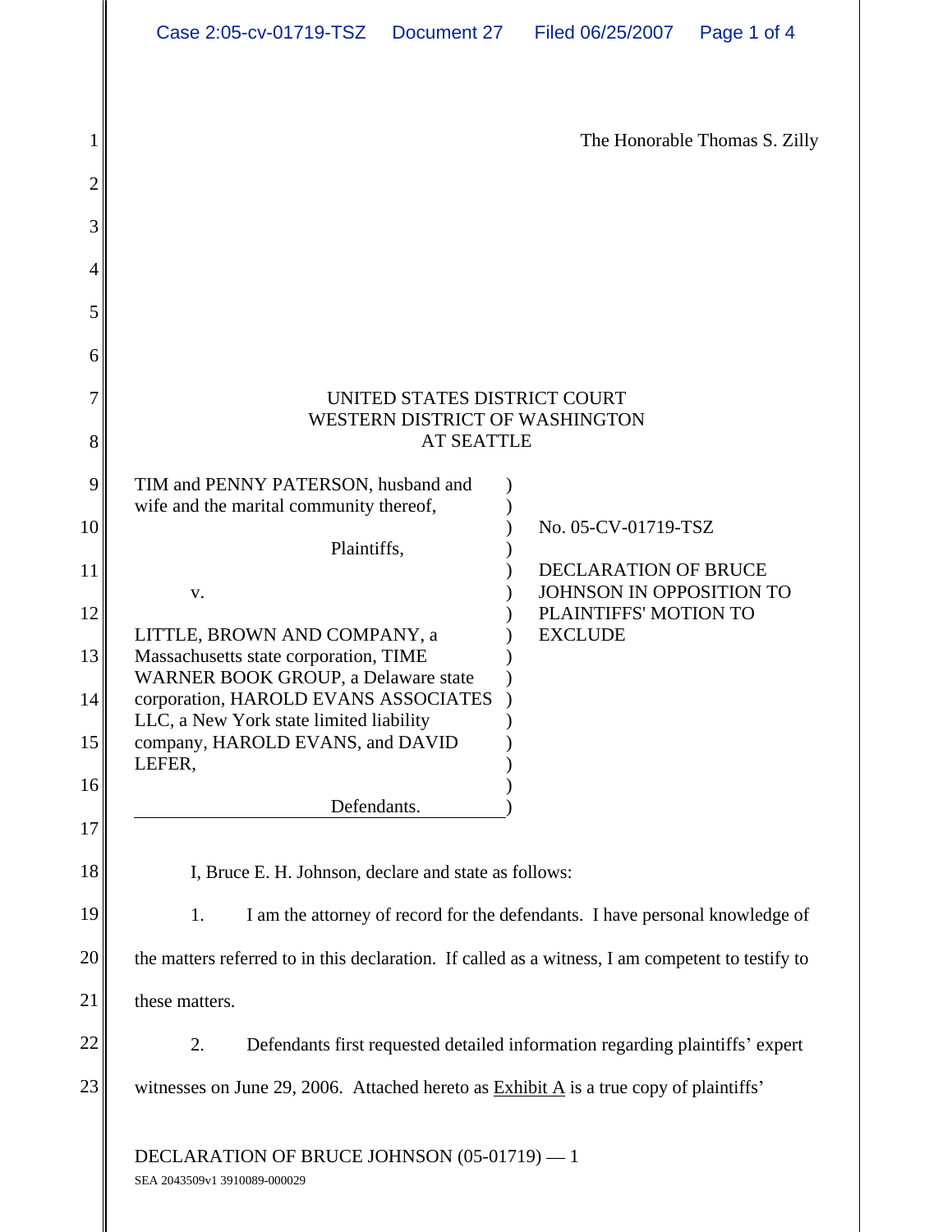1 || response to defendants' June 29, 2006 request for detailed information regarding plaintiffs' || 2 expert witnesses. Although plaintiffs had their expert designated at the time, defendants 3 || only received plaintiffs' disclosure of the details of Mr. Hollaar's proposed expert testimony || 4 on April 16<sup>th</sup> 2007. *Id*; *see also* Declaration of Professor Lee A. Hollaar, attached to 5 || Plaintiffs' Response to Defendants' Motion for Summary Judgment.

6  $\parallel$  3. On April 18<sup>th</sup>, 2007, within two days after receiving plaintiffs' disclosure, 7 defendants: 1) timely alerted the plaintiffs that Mr. Nutt would rebut and respond to Mr. 8 || Hollaar's testimony, 2) provided Mr. Nutt's *curriculum vitae* and the focus of his 9 testimony and report, and 3) promised to furnish the report when it became available. *See* 10 Defendants' Rule 26(a)(2) Disclosure at 1-2, attached as  $\frac{Exhibit B}{B}$  to Plaintiffs' Motion to  $11$  Exclude ("Pl. Mot."). Plaintiffs' Response to Defendants' Motion for Summary Judgment.<br>3. On April 18<sup>th</sup>, 2007, within two days after receiving plaintiffs' disclosure,<br>defendants: 1) timely alerted the plaintiffs that Mr. Nutt would rebut and  $\blacksquare$  Exclude ("Pl. Mot.").

 $12$  4. Defendants provided plaintiffs with Mr. Nutt's report on June 6<sup>th</sup> 2007, the 13 earliest date at which defendants were able to make the report available. *See* Expert 14 Witness Report of Gary J. Nutt, attached as Exhibit C to Pl. Mot.

15 [Stephand 15] 5. Although plaintiffs knew of defendants' intent to rebut and respond to Mr. 16 Hollaar with Mr. Nutt's expert testimony, plaintiffs apparently allowed the May 21, 2007 17 discovery deadline to lapse without attempting to schedule Mr. Nutt's deposition, or in any 18<sup> $\parallel$ </sup> way seeking and requesting additional information from defendants. Witness Report of Gary J. Nutt, attached as  $\frac{\text{Exhibit C}}{\text{C}}$  to Pl. Mot.<br>5. Although plaintiffs knew of defendants' intent to rebut and respond to Mr.

19 I declare under penalty of perjury that the foregoing is true and correct.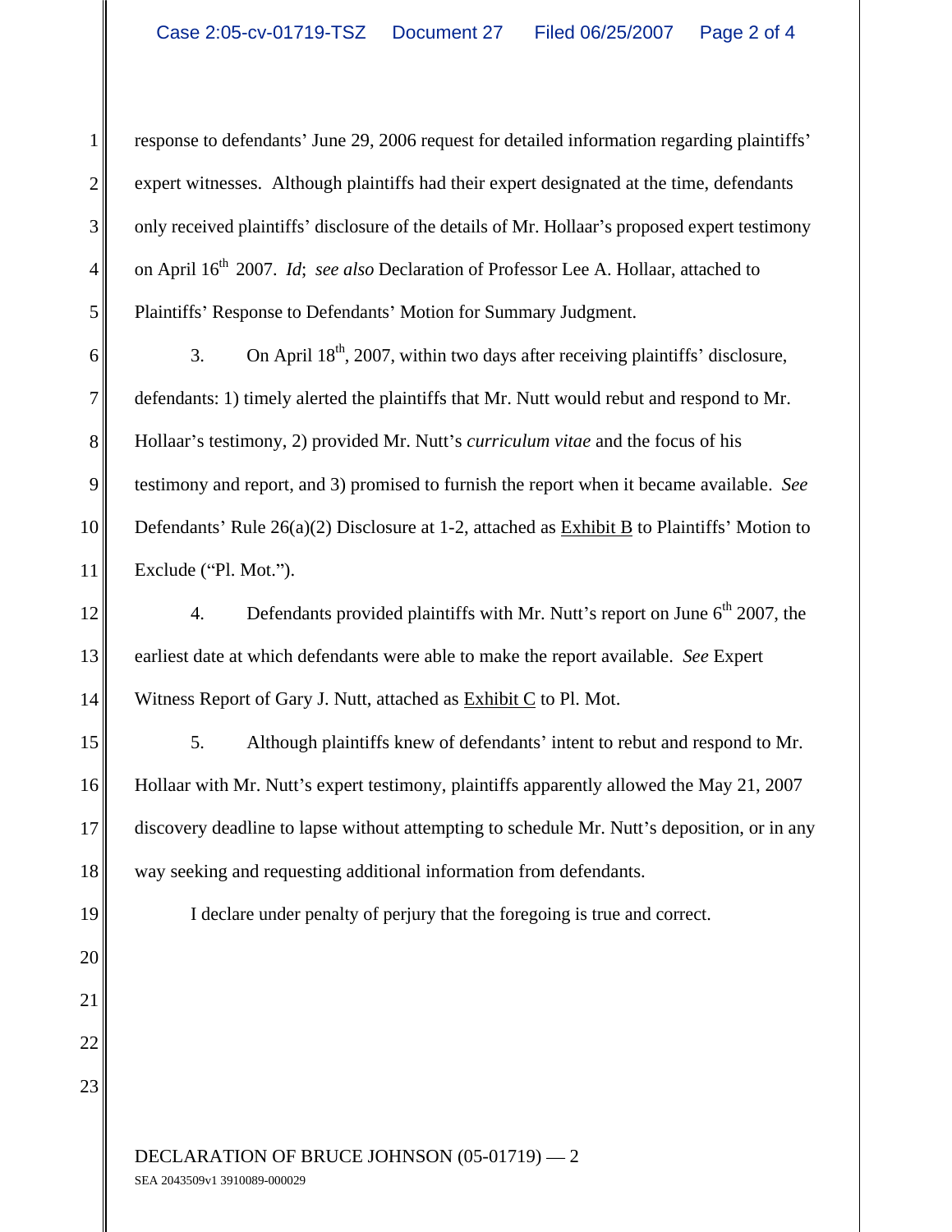|              | Case 2:05-cv-01719-TSZ  Document 27  Filed 06/25/2007  Page 3 of 4 |
|--------------|--------------------------------------------------------------------|
|              |                                                                    |
|              | DATED at Seattle, Washington this 25th day of June, 2007.          |
| $2\parallel$ | Davis Wright Tremaine LLP                                          |
| $3\vert$     | Attorney for Defendants                                            |
| $4\parallel$ |                                                                    |
| 5            | By /s/ Bruce E. H. Johnson<br>Bruce E. H. Johnson, WSBA # 7667     |
| $6\ $        |                                                                    |
| 7            |                                                                    |
| $8\parallel$ |                                                                    |
| 9            |                                                                    |
| 10           |                                                                    |
| 11           |                                                                    |
| 12           |                                                                    |
| 13           |                                                                    |
| 14 II        |                                                                    |
| 5            |                                                                    |
| $16\vert$    |                                                                    |
| 17 II        |                                                                    |
| 18           |                                                                    |
| 19           |                                                                    |
| 20           |                                                                    |
| 21           |                                                                    |
| 22           |                                                                    |
| 23           |                                                                    |
|              | DECLARATION OF BRUCE JOHNSON (05-01719) - 3                        |
|              |                                                                    |